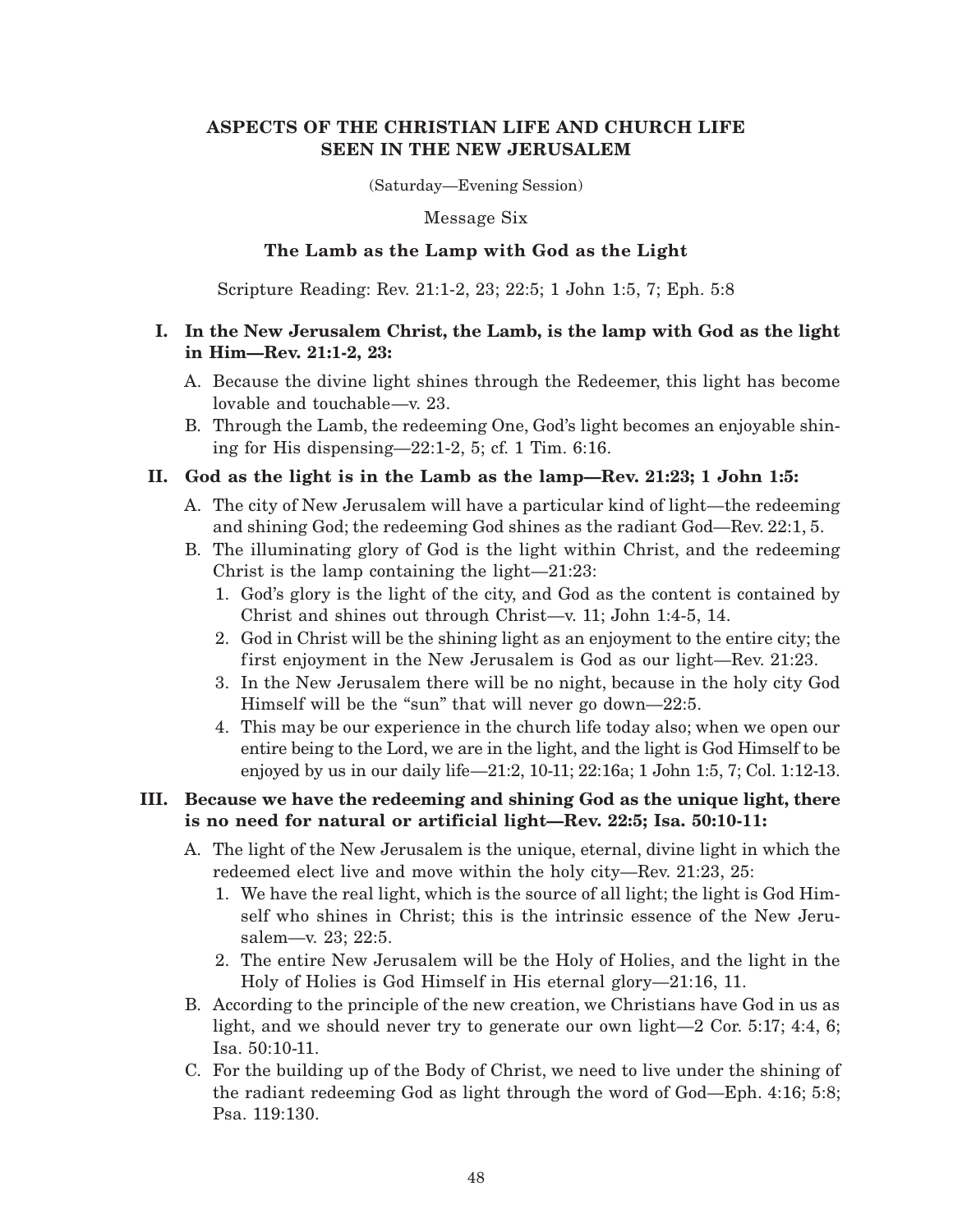# **IV. Light is a ruling power that causes all things to be in oneness and harmony—Rev. 22:5; Eph. 1:10:**

- A. Light is a ruling power; it rules when it shines—Rev. 22:5:
	- 1. Where there is darkness, there is chaos, but when light shines with its ruling and governing, there is order—Gen. 1:3.
	- 2. Where God is, there is light shining, and where light shines, there is ruling power.
	- 3. If in the church life as a miniature of the New Jerusalem we have God in Christ as the center, we will have light, and the first thing that light does is to rule and keep everything in order—vv. 14-18; John 8:12; Eph. 1:10.
	- 4. When we have God as light in Christ, we first have order and then life— 2 Cor. 4:6:
		- a. When light shines, it also generates; life comes from light—John 1:4-5, 7-13.
		- b. When the light of God shines into us, the life of God comes into us; light always brings life to us—8:12; 12:36, 46.
- B. God in Christ as the shining light is the ruling center of the New Jerusalem— Rev. 22:1-2; 21:23:
	- 1. From this light come all the riches of life—John 8:12; 10:10b; 11:25.
	- 2. God is light, and from Him flows the river of water of life; in this living water grows the tree of life—1 John 1:5; Rev. 22:1-2.
- C. Where there is the light of God, there are the ruling power and order, and when there are the ruling power and order, there is the generating power, the yielding of life; this is a picture of the New Jerusalem—Gen. 1:3-26; Rev. 21:10-11, 23; 22:1-2, 5.

# **V. In the new heaven and new earth with the New Jerusalem as the center, all things will be headed up in Christ; this will be the complete fulfillment of Ephesians 1:10—Rev. 21:2-3, 23-25; 22:1-2a:**

- A. In the New Jerusalem everything will be saturated with life and will be under light—v. 1; 21:23.
- B. In Revelation 21 we see the Head, the Body surrounding the Head, and all the nations walking in the light of the city; the whole universe will be headed up in the light shown through the transparent city—v. 18.
- C. The heading up in the church life as a miniature of the New Jerusalem is by life and light—John 1:4; 8:12:
	- 1. God's way of recovery is Christ versus Satan, life versus death, light versus darkness, and order versus confusion.
	- 2. The collapse comes from the factor of death; the heading up comes from the factor of life—Ezek. 34:4-10.
	- 3. God's way to recover the oneness among His creation is to impart Himself into us as life—Rom. 8:6, 10-11, 19-21.
	- 4. If we try to be headed up without growing in life, we will fall into organization.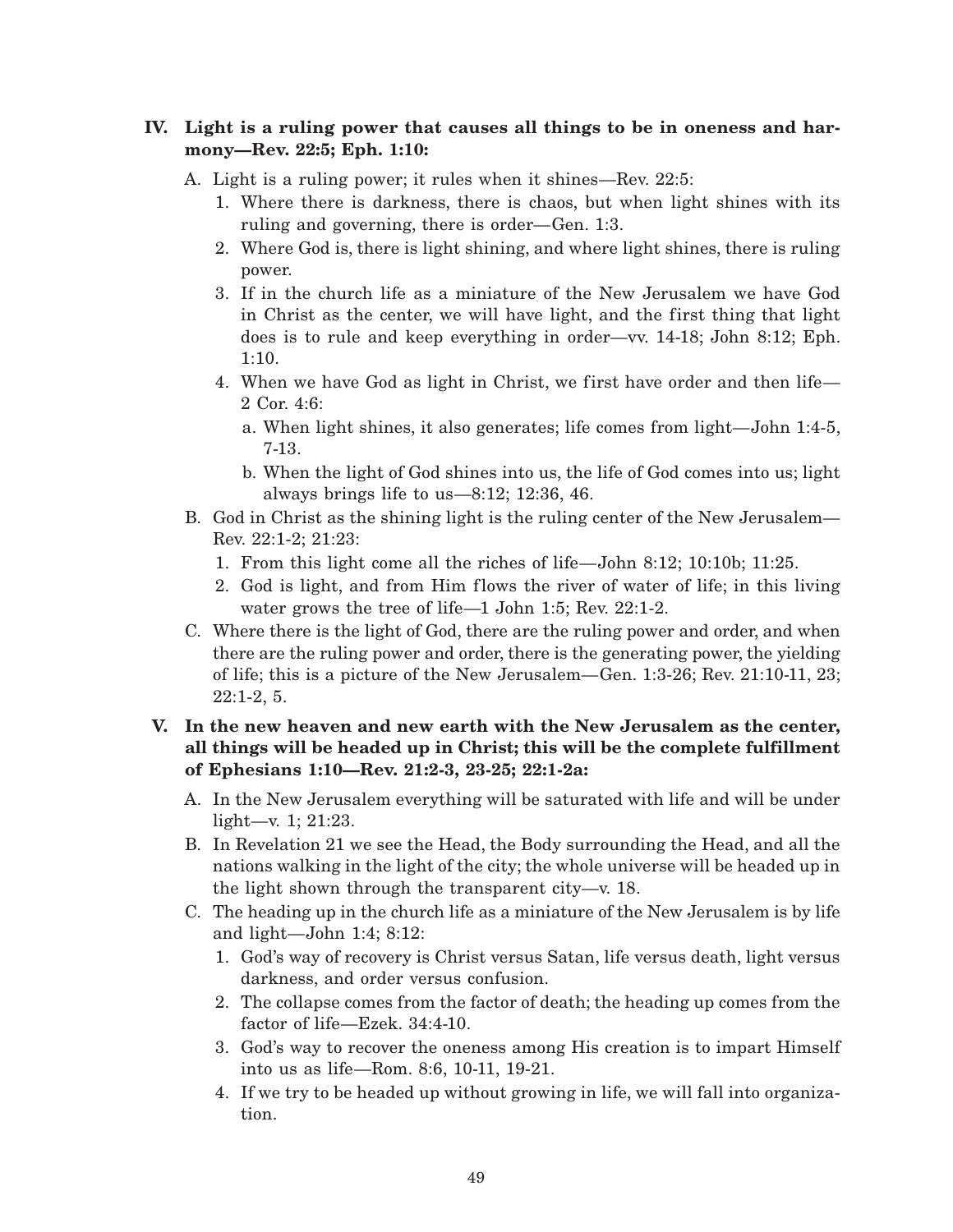- 5. In order to be delivered from the heap of collapse in a practical way, we need to grow in life; the more we grow in life, the more we will be headed up and rescued from the universal collapse—Eph. 4:15; Col. 2:19.
- 6. When God comes into us as life, the light of life shines within us—John 1:4; Eph. 5:8-9:
	- a. This life swallows death, and this light dispels the darkness—John 8:12.
	- b. If we are in the life and under the light, we will be delivered out of confusion and brought into order, harmony, and oneness—Eph. 1:10.
	- c. When we are full of Christ as life, we are under the light and are controlled by the power of light—Rev. 22:5; John 1:4; 1 John 1:1-2, 5, 7.
- 7. As God is light, so we, the children of God, are children of light, and we are even light itself because we are one with God in the Lord—v. 5; John 12:36; Eph. 5:8; Matt. 5:14.

### **Excerpts from the Ministry:**

#### **EXPRESSING CHRIST**

In Revelation 21 and 22 we see that we may express Christ as the lamp of the city, the light-bearer, with the glory of God as the light within Him, by which light the nations will walk.

God is the light, and Christ the Son as the Lamb is the lamp. This lamp has God in it as the light. The city as the lampstand shines the light of God in the Lamb. This shining is expressed through the city, that is, through us. We are the expression of Christ, who has God in Him as the light, and this light, which is God Himself shining in Christ throughout the new city, saturates us. We are immersed in God Himself as the light, and we will be the expression of Christ with God as the light.

We need to see the contents of the New Jerusalem. First, the New Jerusalem has God's glory as the uncreated light and the Lamb as the lamp to shine forth the divine brightness through the entire city (21:23, 11; 22:5b). Here we can see three layers: God is the light, Christ is the lamp, and the church—the New Jerusalem—is the lamp container. God as the light shines in the Lamb as the lamp, and the lamp is in the city. In this picture we can see the organic union. In the holy city God and Christ are organically united, and They and we are also united as one. Therefore, there is an organic union between us and God in Christ. The entire New Jerusalem will be a great organic union. The situation in the New Jerusalem is like that in the church today. The church is a lampstand to shine forth the Triune God as our testimony organically.

Revelation 21 and 22 reveal that God will not be alone for eternity but will be in Christ within the holy city. The New Jerusalem may be compared to a wheel, and God as the light within the Lamb as the lamp is the center and hub of the whole corporate entity. Throughout the ages God has been working in this direction toward this goal. God's purpose is altogether a matter of our being built together as a corporate entity to become the holy city. God as light shines from within the Lamb as the lamp through the city as the light-bearer to express Himself as the glory.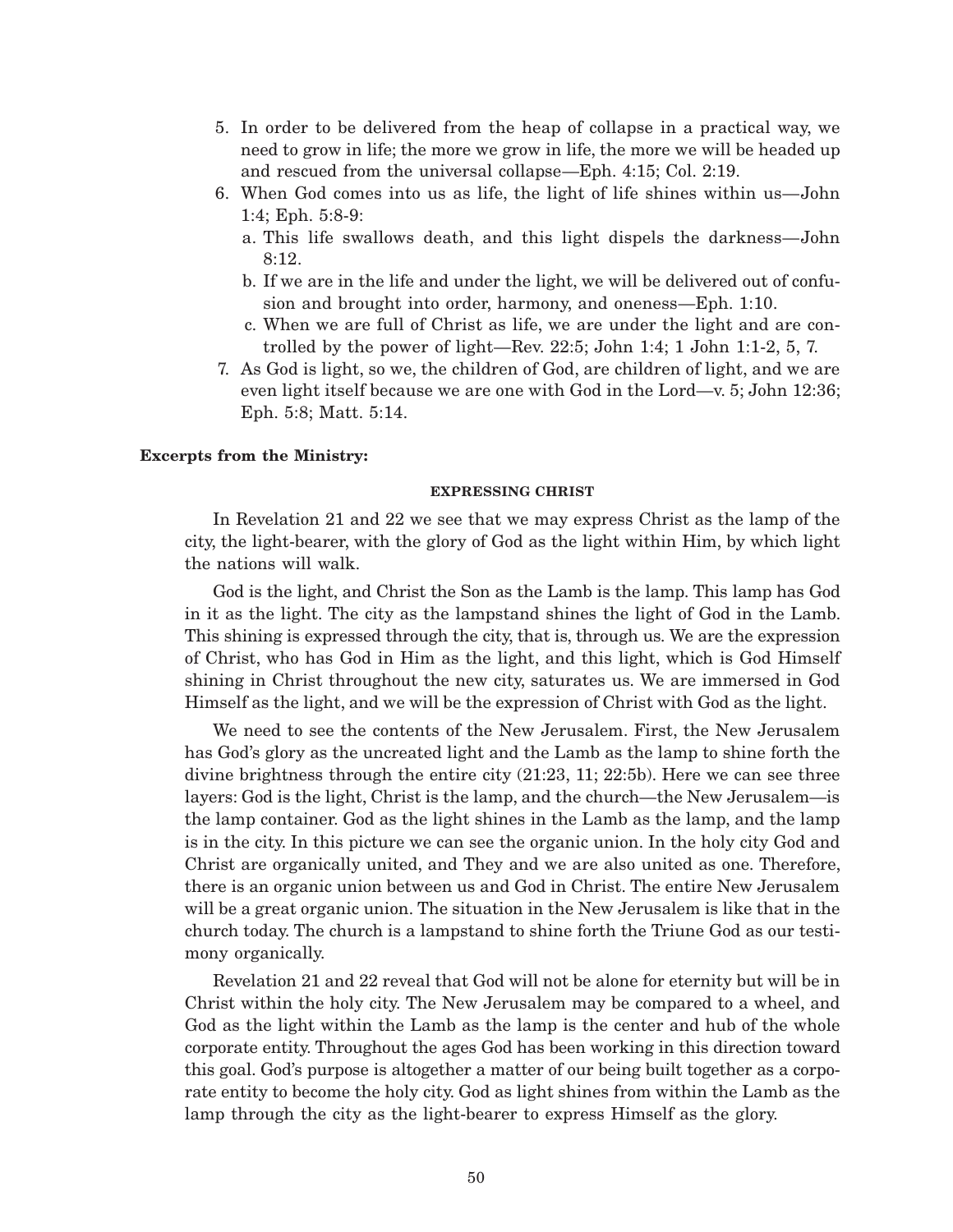The glory of God as the light is in the redeeming Lamb as the lamp shining through the New Jerusalem as the light's diffuser. This indicates that the Triune God is one with His redeemed in His expression shining as light over the nations. In the New Jerusalem there are the light, the lamp, and the diffuser to shine forth the divine light. In John 14:20 the Lord said to His disciples, "In that day you will know that I am in My Father, and you in Me, and I in you." This shows that the light is in the lamp, and the lamp is in the diffuser. The light is God the Father, the lamp is God the Son, and the diffuser is the Body of Christ, the New Jerusalem, to shine the divine light over the nations, the peoples who live around the New Jerusalem.

### **As the Lamp of the City—the Light-bearer**

Revelation 21:23 tells us that Christ as the Lamb is the lamp of the holy city. In the New Jerusalem gold symbolizes God's nature, and light refers to His divine shining. This shining is in the redeeming Lamb as the lamp to hold the divine light for our benefit so that we may enjoy God as the shining One in the redeeming Christ. Revelation 21:11 indicates that God as the light shines through the New Jerusalem. This verse tells us that "her light was like a most precious stone, like a jasper stone, as clear as crystal." The Greek word for "light" in this verse can also be translated "luminary" or "light-bearer." The entire wall of the New Jerusalem is built with jasper (v. 18), and the light of the New Jerusalem is like jasper stone, bearing the appearance of God (4:3) to express Him by her shining. God in the redeeming Lamb is the light, and the city is a luminary, a great light-bearer. This means that God as the divine light shines within and through the redeeming Christ, and this shining enlightens the entire city. Then the entire city becomes a light-bearer. This bearing of God's light becomes an expression, and this expression is God's goal. In the New Jerusalem God is light, and His shining is His glory. The shining is the coming out of the light. Hence, when God shines in the city, He is expressed in glory, first in and through Christ, and then in the city and through the saints. God is the light, Christ is the containing lamp, and the city's wall bears the divine light to express God. Today the believers as children of light (Eph. 5:8) are the light of the world (Matt. 5:14), shining in the midst of a crooked and perverse generation (Phil. 2:15). Eventually, the New Jerusalem as a composition of all the saints will be the lightbearer, shining forth God as light over the nations around her.

The brightness of the glory of the New Jerusalem is like a most precious stone. This precious stone is not the light but the light-bearer. It does not have light in itself, but the light, which is God, has been wrought into it and shines out through it. This indicates that as a part of the coming New Jerusalem, we must be transformed into precious stones with God wrought into our being as the shining light so that we may be the light-bearer to shine as God's expression.

God shines in Christ through the city, since the whole city will be transparent because everyone in it will have been transformed. There is no more clay, nothing opaque; every bit of clay has been transformed into crystal-clear precious stones. God shines in Christ through the city, and all the nations will walk in this light. Then the whole universe will be headed up in the light shown through this transparent city.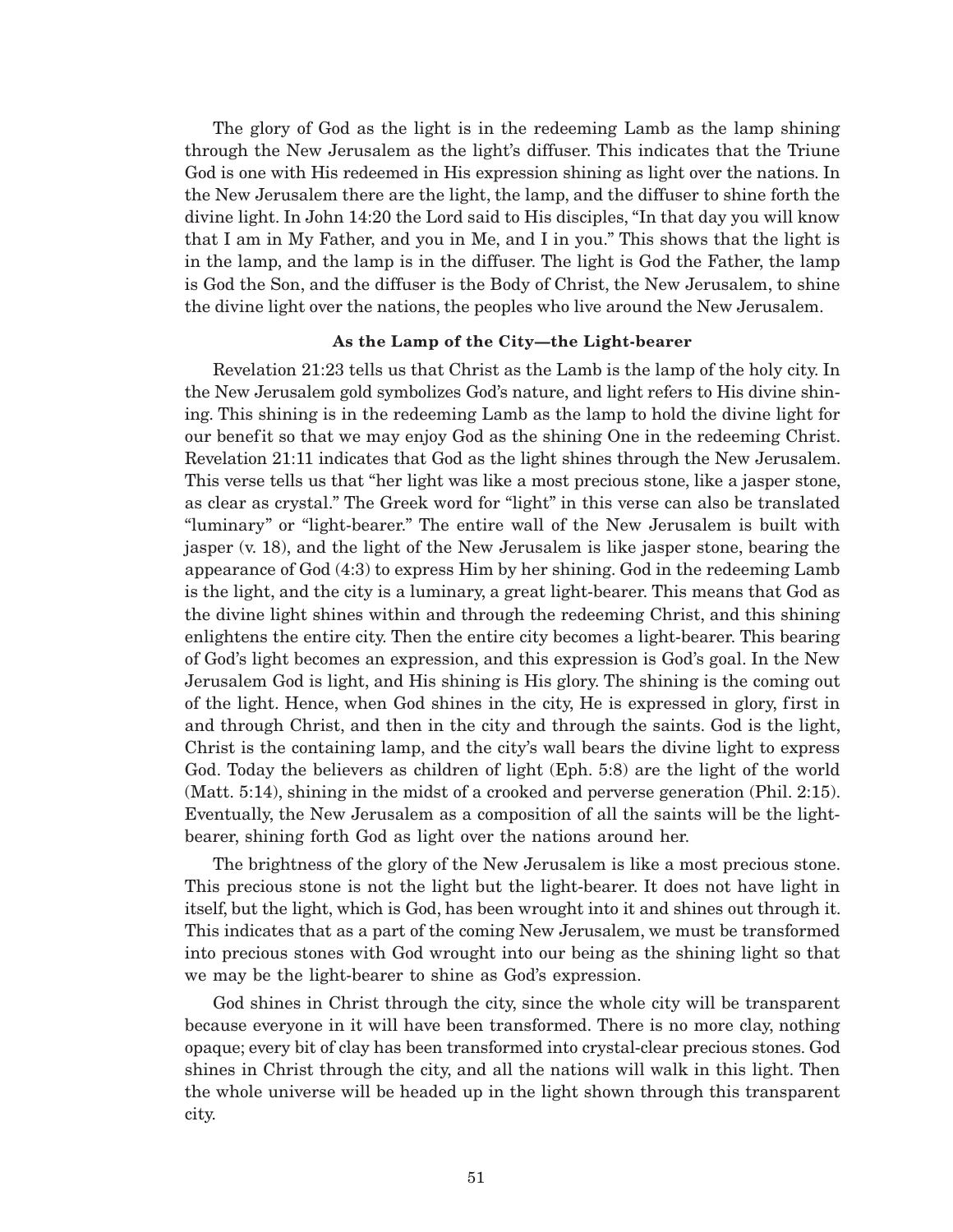The entire city of the New Jerusalem is the diffuser, diffusing the divine light over the nations outside the city (Rev. 21:24a). We are the diffusers to spread the light. God has spent at least six thousand years to build up a city, and this city needs the light. Without the light the city is in darkness. The illuminating light is God Himself in His glory contained in Christ as the lamp. This lamp is in a diffuser. Today this diffuser that spreads the divine light is the Body of Christ. Eventually, the entire New Jerusalem will be the diffuser of the divine light. All the nations around the city will be under this diffusing with God as the light of glory and Christ as the containing lamp.

#### **With the Glory of God as the Light within Him**

Revelation 22:5 says that the Lord will shine upon His saints. In the future the unlimited glory of God will shine forth as light with Christ as the lamp in the New Jerusalem, signifying that Christ is the center of the New Jerusalem in the new heaven and the new earth for all eternity. Being illuminated by the Lord God is a blessing to God's redeemed in eternity. God Himself will shine upon us, and we will live under His illumination.

According to Revelation 21:11, the holy city has the glory of God. Here the glory of God is the expression of God, God expressed. When God is manifested, that is glory. We have been ordained for this glory and called to this glory (1 Cor. 2:7; 1 Pet. 5:10; 1 Thes. 2:12). We are being transformed into this glory (2 Cor. 3:18), and we will be brought into it (Heb. 2:10). Eventually, we will be glorified with Christ (Rom. 8:17, 30) to bear the glory of God for God's expression in the New Jerusalem. In the holy city both the lamp and the light refer to God's glory.

The whole city of New Jerusalem is God. The light is God, its glory is the expression of God, and its appearance is God Himself revealed to the nations. All of this should be found in the church life today. The church is God's temple. God Himself in the church is our dwelling place, and He is also the light that shines out through us to our neighbors. This shining out is also the glory and appearance of the church. This is the church life.

When God completely finishes His work in the church, it will be a transparent city. All the gold in the New Jerusalem is transparent, transmitting the effulgence of God, so that by its light all things may arrive at the oneness. The light effaces death in all things and heads up all things. The city diffuses the light, shining upon the nations (Rev. 21:24).

### **The Nations to Walk by the Light of the Shining**

Revelation 21:24 tells us that the nations will walk by the light of the shining from the New Jerusalem. Even after the millennium the nations will live on the new earth as the peoples (vv. 3-4). These nations will have kings, who will bring their glory into the city. In eternity we the redeemed ones will be the royal family ruling over the nations.

The nations will walk by the light of the New Jerusalem, an organic building. Thus, the entire eternal kingdom of God will be under the shining of God's glory in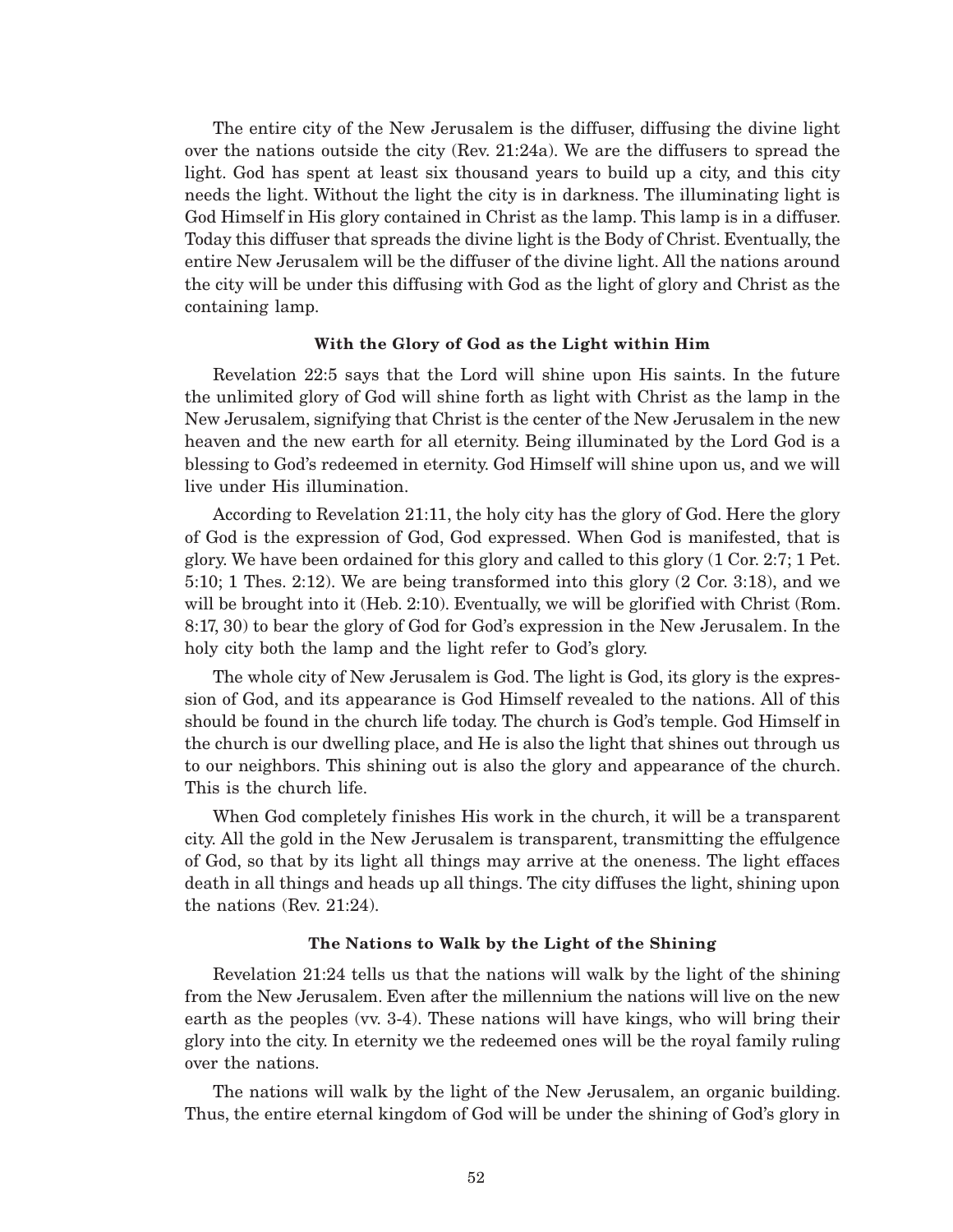the Redeemer through the redeemed as the diffuser. The eternal kingdom of God includes the New Jerusalem and the nations around it. The redeemed who constitute the New Jerusalem are the kings to reign, and the nations around the New Jerusalem are the subjects.

In their relationship with God, the subjects will walk in the light of the New Jerusalem (v. 24a). For their human affairs they will live under the light of the sun created by God and the lamp made by man, but in matters related to God the nations as the subjects will walk in the divine light.

### *The Holy City Being the Light of the Nations*

In the millennium the light of the moon will be as the light of the sun, and the light of the sun will be intensified sevenfold (Isa. 30:26). I believe that in the new heaven and the new earth the light of the sun will be even brighter than this. Nevertheless, Revelation 21:24 says that the nations will walk in the light of the city. This proves that the light in the city will be stronger than the natural light. God will shine through the city, and this shining will be brighter than either the moon or the sun. Actually, the nations will not need to walk in the sunlight or in the moonlight, for they will walk in the shining of the New Jerusalem.

The New Jerusalem, the ultimate consummation of God's building, is a full picture of today's church life. If we are such a miniature of the holy city, we will shine forth with God as the light. Then the unbelievers, the worldly people, will walk in our light. We will enlighten everyone around us.

The church should be such a shining light today, and all our neighbors should walk in the light of our shining. Today the church is the light-bearer, bearing Christ as the light shining to this generation. We need to be such a shining church. There should be a difference between the church people and unbelievers, a difference not of some man-made designation but a difference because of our shining. We must shine so that the nations may walk in our light.

In the new heaven and new earth with the New Jerusalem as the center, all things will be headed up in Christ. This will be the complete fulfillment of Ephesians 1:10, which says, "Unto the economy of the fullness of the times, to head up all things in Christ, the things in the heavens and the things on the earth, in Him." If Christ as life is not able to shine forth from the church to be the light of the nations, all the things of creation will have no way to be headed up in Him. When the nations walk by the light of the city, there will be no harm to men and no damage to things. At that time the earth will be filled with the knowledge of Jehovah (Isa. 11:9), and all things will be headed up in Christ.

Because God is the source of life, He recovers the oneness of the universe by entering into man to be man's life. First, He became a man, a part of "all things" which will be headed up in Christ. He then imparted His life into believers, making them the constituents of the church, and He works in them so that they can shine Him forth as light to all things. Through the shining, all things will walk in the light, be in one accord, and be headed up in Christ. Hence, the condition of oneness in the universe is altogether related to life and death, light and darkness.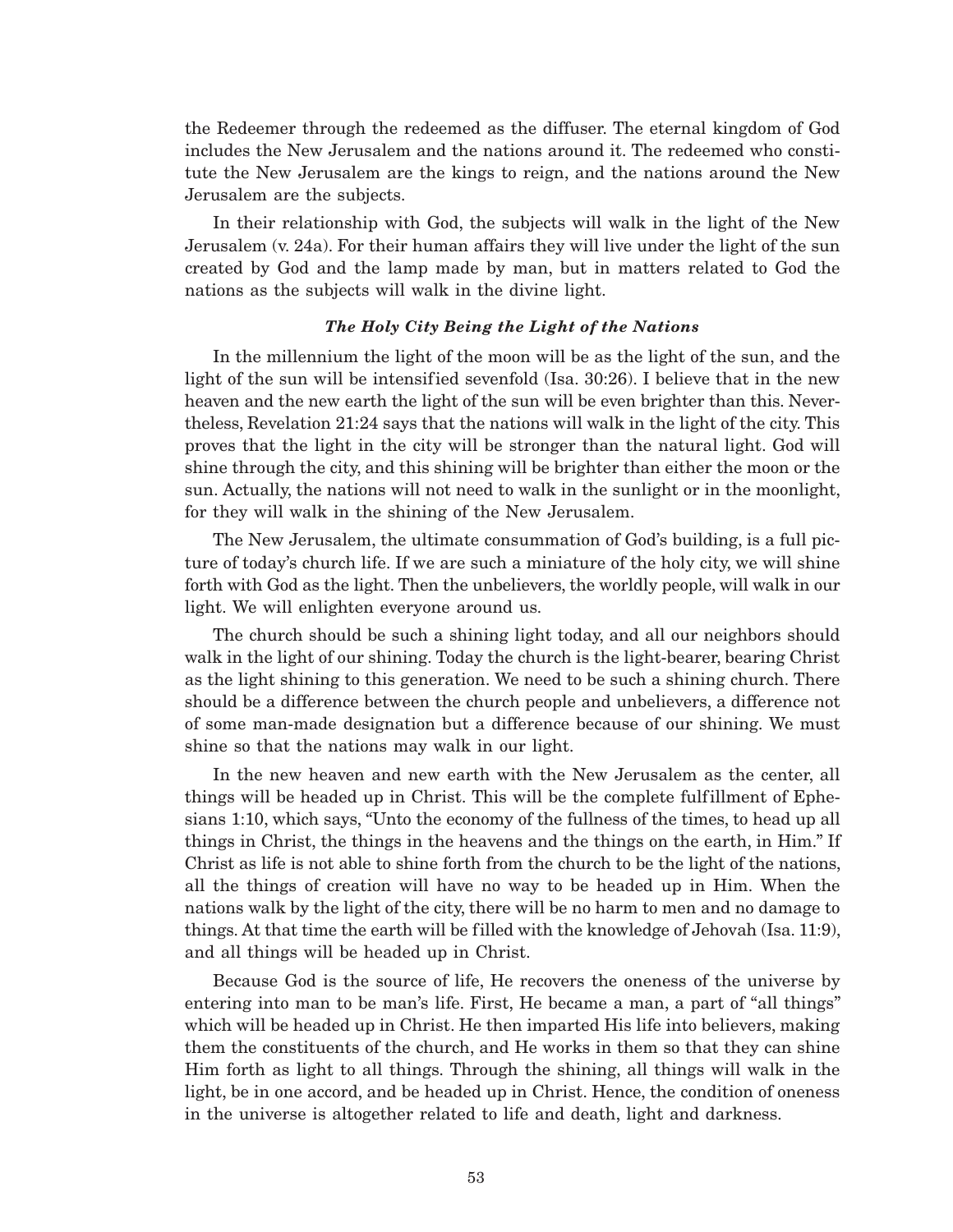At the top of the New Jerusalem, Christ is the Head with God in Him as the content. From Him flows the river of life with the tree of life to supply all His sons, and the redeemed ones as the sons of God are filled with life (Rev. 22:1-2). The whole city shines out this life as light, and the nations, representing the whole universe, walk in the light of this city. Because Christ is at the top of the city as the Head, all things are headed up in Christ through the Body, the church, which consummates in the New Jerusalem. At that time the entire universe will be in harmony, and there will be no more death and, thus, no more darkness and no more confusion. Within, the city is full of life, and without, it is full of light. The whole environment surrounding the city will be under the regulation of this light. Then the entire universe will be headed up in Christ through the church. This will be the full manifestation of Christ being Head over all things to the church, which is His Body.

From Christ as the Head at the top of the New Jerusalem flows the bountiful life to supply us all. We are filled with this life, and spontaneously we shine out this life as light to the whole environment. Then all the surrounding nations, representing the entire universe, walk in this light and are controlled under this light. Thus, they will have real harmony. All things will be headed up in Christ through the church. This is the consummation of God's eternal purpose.

Within the city there is the life, but outside the city there is only the shining. All the nations are under the shining, but they do not have the life. The life is only in the city, and this life is God Himself imparted to all of His children. By this life they are full of light, and this light will shine through them to bring all creation out of darkness, confusion, and the bondage of corruption in vanity into the order of the manifestation of the sons of God.

Even today this can be realized among us to some degree. When we are filled with Christ under His headship, light shines out of us, and others are under the enlightening of this light. This is a foretaste and a miniature of the coming consummation.

### *The Light of Life Keeping Everything in Order*

The holy city will be illumined by the shining of God Himself. Revelation 21:24 says, "The nations will walk by its light." This reminds us of Isaiah 2:5, which says, "House of Jacob, come and let us walk in the light of Jehovah." Light preserves oneness and rules out disorder. The light in the New Jerusalem will control, rule, guide, and keep everything in order. Hence, it will preserve the oneness.

Where life is, there light is also. John 1:4 says, "In Him was life, and the life was the light of men." This light is the light of life (8:12). In Revelation 21 we have both life and light. Because the New Jerusalem is saturated with light, it has no need for the light of the sun. In the New Jerusalem we will have the glory of the Triune God as our shining light. In the new heaven and new earth with the New Jerusalem, there will be no night, no death, and no darkness. Instead, there will be life and light. This will cause everything to rise up and be in good order.

Life regulates, and light controls. In the church life we do not have regulations, but we do have the regulating life and the controlling light. When the church is full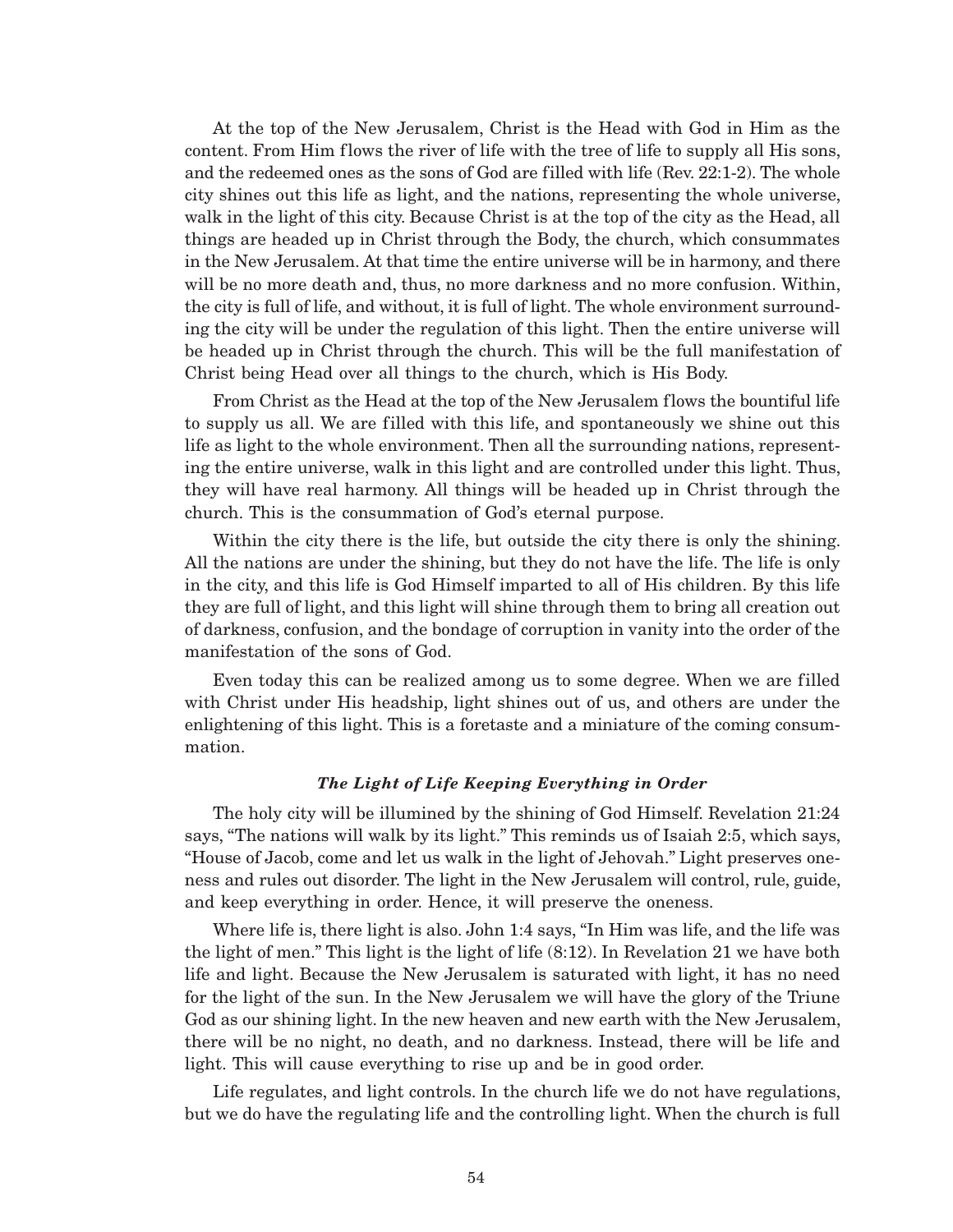of life, it is also full of light. Then everyone in the church is regulated by the inward life, not by outward rules, and everyone is controlled and kept in order by the light of life. Here in life and in light, we are headed up. In Revelation 21 we see the Head, the Body surrounding the Head, and all the nations walking in the light of the city (v. 24). This will cause the new heaven and the new earth to be a bright sphere. Therefore, in the new heaven and the new earth with the New Jerusalem as the center, all things will be headed up in Christ, thereby fulfilling the heading up of all things in Christ spoken of in Ephesians 1:10.

In order for this to take place, we need the dispensing of life. The life that is dispensed into us eventually becomes the light of men. In the dispensation of the fullness of the times, all the nations will walk in the light of the city. This means that there will be no death, no darkness, no corruption, and no confusion. Instead, everything will be in order, headed up under Christ, the unique Head, to express the Triune God in eternity. This heading up of all things will be an eternal expression of the Triune God. Today's church life is a foretaste of this. It is a miniature of the new heaven, the new earth, and the New Jerusalem. As those in the miniature, we are enjoying the dispensing of life with light, and we are being headed up in Christ.

### *All Things Being Headed Up through the Church and for the Church*

God needs a group of people who live in His life and allow His life to shine forth from them in order to bring all things into the light of life to be headed up in Christ. Even though God's life is in us, if the light of life cannot be diffused out from us, we can never arrive at the oneness. When the life of the Head passes through the church, His Body, and reaches all things, all things become headed up in Christ. Where there is the life of the Head, there is the authority of the Head and also oneness.

Ephesians 1:10 speaks of the heading up of all things, and 4:13 speaks of the church arriving at the oneness. The church arrives at the oneness, and then all things are headed up. When the church arrives at the oneness of the faith and of the full knowledge of the Son of God, all things will be headed up, the church will become transparent, and the light of life within the church will be fully diffused. The light that is diffused shines on all things in order that all things may be in the light. In this way all things are headed up.

God Himself is the life of the church. God's life operates in the church and shines forth from the church to be light to the nations; this is how He heads up all things. Hence, the heading up of all things is through the church. When we have God in Christ as life to us, life becomes the shining light. Eventually the entire environment, the whole universe, will walk in the light of the New Jerusalem (Rev. 21:11, 23-24). Under the control of this light, the whole universe, the whole of creation, will be in harmony.

## *All Creation Being Brought into Order under the Shining of the New Jerusalem*

The New Jerusalem is composed of many members, represented by the twelve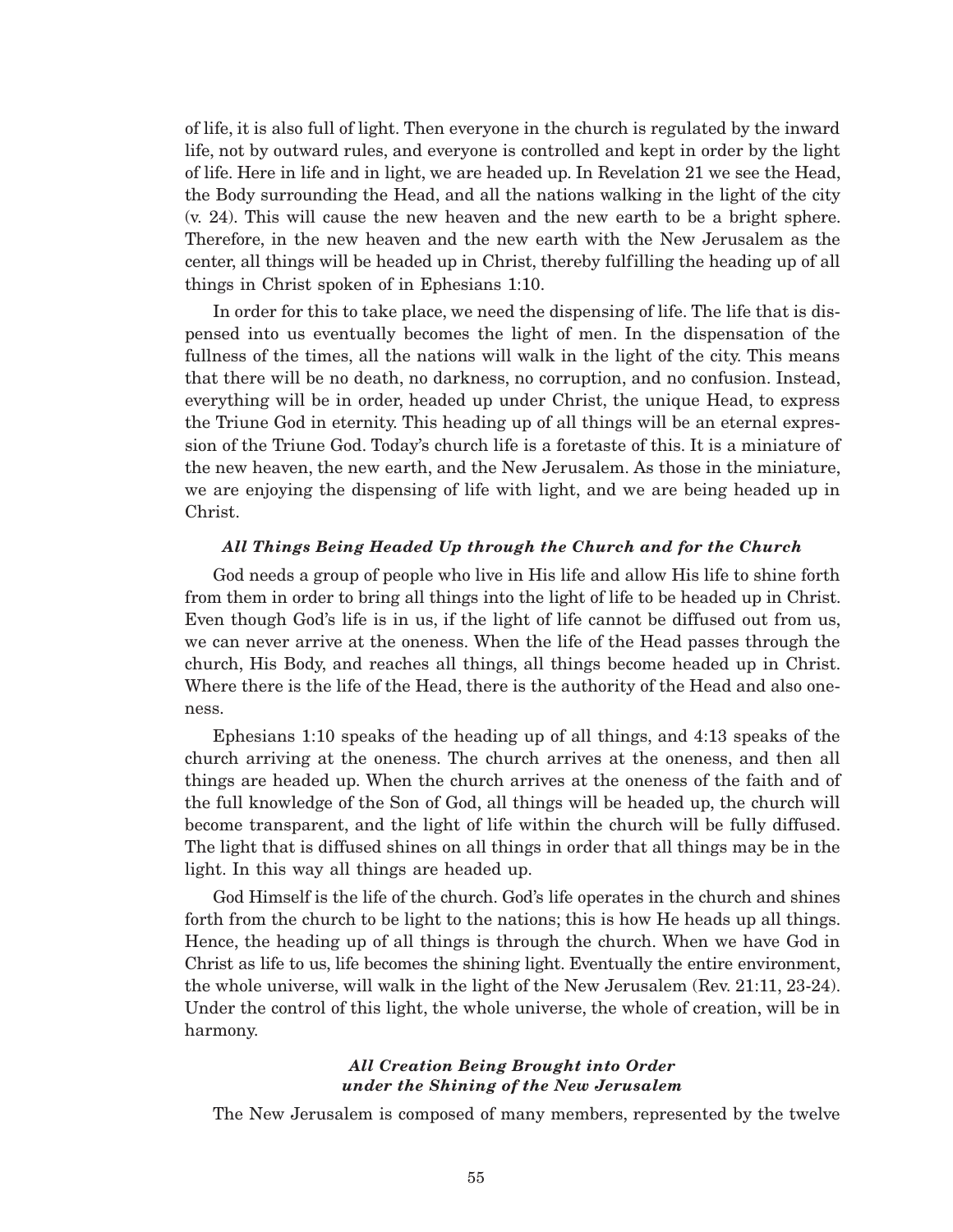tribes and the twelve apostles (vv. 12, 14), but they all are one. All the arguing, debating, and fighting will have been swallowed up by life and light. Death will be entirely swallowed up, and all darkness will be chased away by light. Therefore, everyone in the New Jerusalem will be wholly in oneness.

Today, physically speaking, millions of people are walking under the sun by day and under electrical light by night, but spiritually speaking, they are walking in darkness. Yet for eternity in the New Jerusalem the nations will walk in the light of the holy city. God will work out such a city. One day the New Jerusalem will be completed with God shining through this city upon all the rest of creation. This is the age in which God is working to save people and build them up to produce the New Jerusalem as the universal lampstand that holds Christ as the lamp with God within Him as the light. God will shine on all creation through this universal lampstand, and by this shining, this enlightening, God will bring all things into order. All creation will be brought into the order of the manifestation of the sons of God.

God has a process to carry out. He has much work to do in the church. He needs to work Himself into us as life so that we may be full of light and be controlled by this light. Then we will have the oneness, the harmony, and this will be the real building up. It is by this building that God will shine out and shine upon all creation to bring them out of confusion, the slavery of corruption, and vanity. That time will be the fullness of the times. It will be the time that all creation will be liberated, because death will have been swallowed up. After the end of the coming millennial kingdom, the ancient serpent and death will be cast into the lake of fire (20:10, 14). Death will be the last enemy to be dealt with by God (1 Cor. 15:26, 54). After death is dealt with, the universe will be full of light. Under this light all creation will be freed from the slavery of corruption and liberated from vanity and brought into the freedom of the glory of the sons of God, which is the shining of the New Jerusalem. The shining of the New Jerusalem is the manifestation, the glory, of the sons of God. All the nations will be brought into this shining, and they will walk in this light and be controlled by this light. There will be no more confusion; hence, there will be no more vanity and slavery of corruption. Creation will be completely released from the slavery of corruption and will be brought into the freedom of the glory of the holy city.

All this depends on the work of God within and through us. God must work out this city as a corporate vessel that He may be life in every way to us and shine through us as light upon the whole creation. Today God is working Himself into us as life. Therefore, we need to be dealt with, and we need to be permeated and saturated with God. Then we will be full of light, and under this light we will be controlled, have oneness and harmony, be built up, and become the universal vessel through which God will head up all things under the shining of His Body.

God must first work in the church until the church is full of life inwardly and is entirely subject to the Head. Then the church will be one and will arrive at the oneness (Eph. 4:13). After God has worked thoroughly in the church, the restoration of all things will begin. God's work begins with the church and then spreads outward, passing through the church to all things. The church arrives at the oneness through